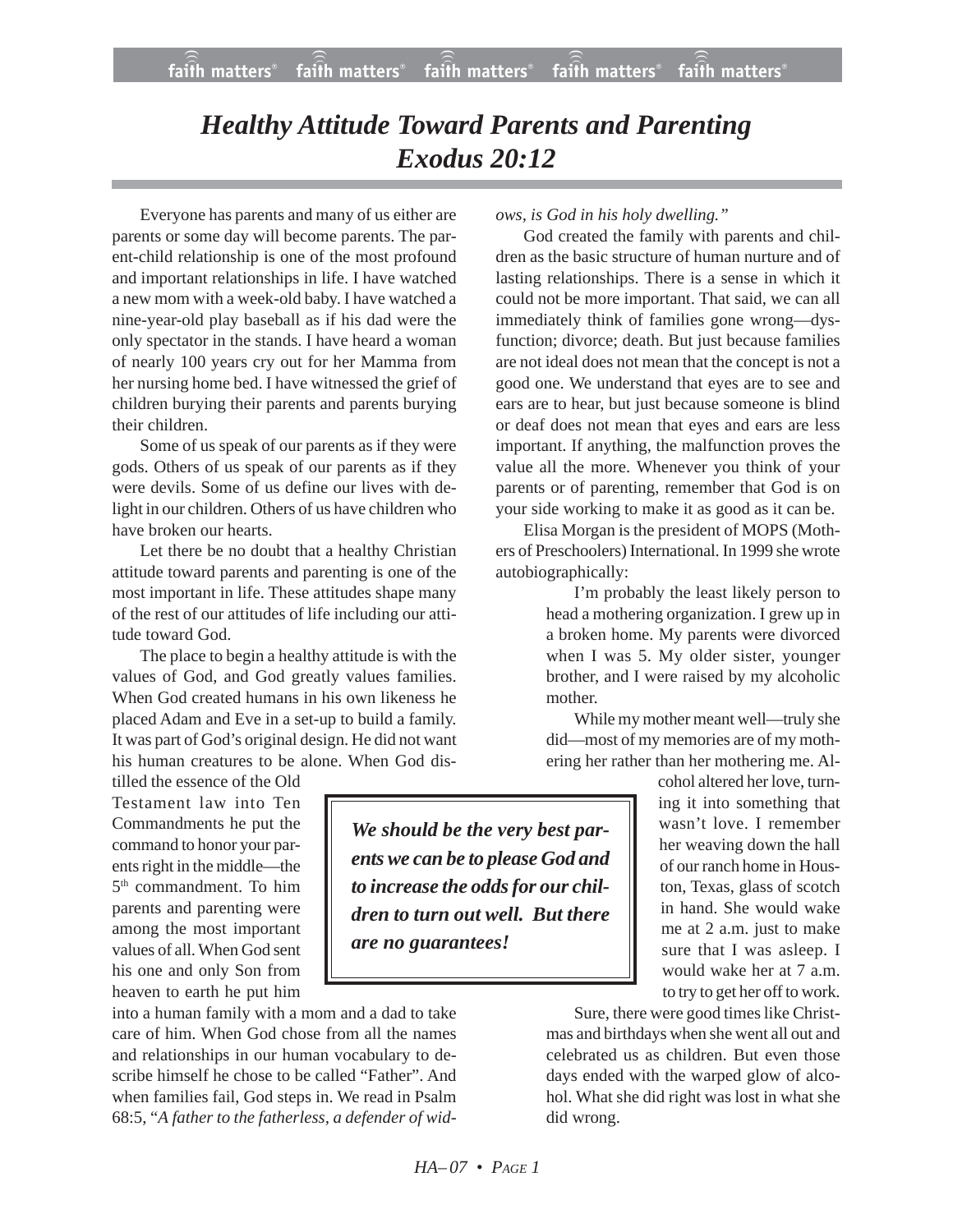### **faith matters® faith matters® faith matters® faith matters® faith matters®** ))) ))) ))) ))) )))

Ten years ago, when I was asked to consider leading MOPS International, a vital ministry that nurtures mothers, I went straight to my knees—and then to my therapist's office. How could God use me who had never been mothered—to nurture other mothers?

The answer came as I gazed into the eyes of other moms around me and saw their needs mirroring my own. God seemed to take my deficits and make them my offering—"*My grace is sufficient for you, for my power is made perfect in weakness.*" (II Corinthians 12:9)

What made the difference? God made the difference because God values families. God steps in to stop abuse and dysfunction that would otherwise spread from generation to generation.

A healthy Christian attitude toward parents and parenting begins with a clear conviction that God values families. Next, is the realization that parents are not perfect.

My own thought journey on parents and parenting has been like many others. As a young child I thought my parents were perfect because I didn't know any better. When I became a young adult I saw my parents' imperfections as I had never seen them before and I resolved that if I ever became a parent I would be a far better parent than they were. Then I became a parent. I considered myself to be a perfect parent until our children started behaving in ways that surprised me. The older I get the more keenly I am aware of my own parental failures and the more tolerant and understanding I am of my parents.

One young mother of a preschooler was near the point of total frustration with her little girl's misbehavior. I think her daughter was officially classified as a preschool terrorist. One day the mom told her daughter that if she kept behaving like this someday God would punish her by giving her a misbehaving daughter just like her. The little girl thought for a moment and then said, "Wow, Mom, you must have been awful when you were my age!"

Each generation tends to blame its problems on the next generation. Some of the blame is justified. Parents influence almost every aspect of our lives. They give us language, values, culture and, sometimes, strange ideas. Often they don't know what they are doing and don't know what they have done.

One of the most painful experiences of some adults' lives is when they confront a parent over some distant misbehavior that has profoundly impacted life only to learn that the parent does not remember anything about it.

I remember reading an Ann Landers column in which a writer complained about the bad influence her mother had on her for the first ten years of her life. Ann replied that the writer had 20 years since then to make her own decisions and to quit blaming her mother.

The truth is probably somewhere in between. Mothers do significantly influence us for all of our lives, but we are still responsible for our own response to whatever our mother's influence may have been. Some of us have terrible mothers and choose to be different. Some have wonderful mothers and choose to reject their high values. The choice is ours and so is the ultimate responsibility.

*As children, both young and old, we need to judge our parents appropriately. There are no perfect parents. Our parents were figuring things out as they were doing them. Parenting is ongoing and dynamic. Some*

## *parenting is good and some is bad.*

There is another side to parental imperfection. Some of us as parents beat up on ourselves because we know our failures all too well. We blame the problems our children face on mistakes we made while they were growing up. If we had prayed for them more, if we had taken them to church or had put them in a different school—if we had somehow been better parents then they would not have made the decisions that have gotten them into so much trouble. They would not have formed the relationships that have been so destructive. They would not have taken the drugs that became so addictive. They would not have distanced themselves so far from the God whom we had hoped they would follow.

I do not minimize in any way the pain this causes moms and dads. But parents must realize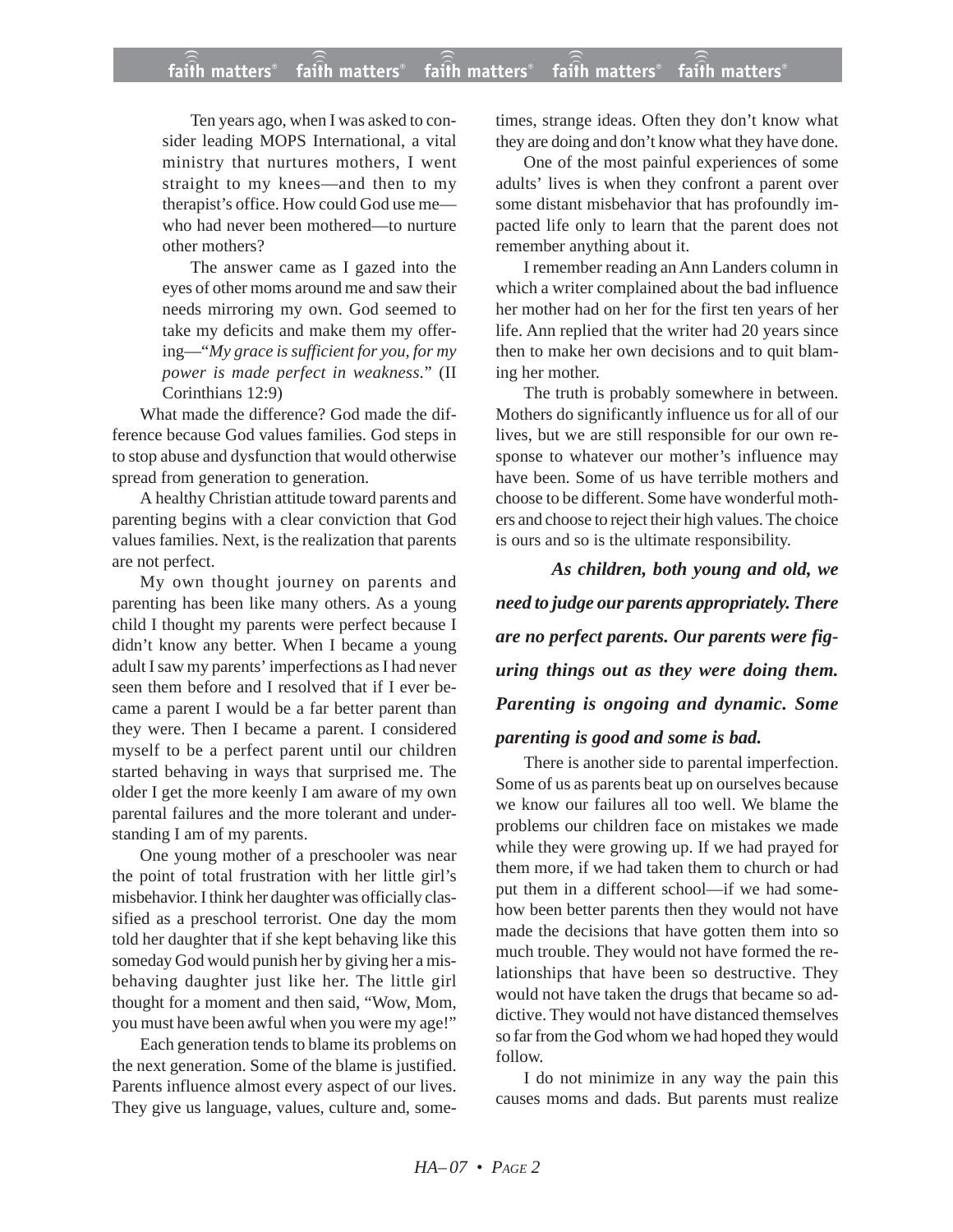### **faith matters® faith matters® faith matters® faith matters® faith matters®** ))) ))) faith matters<sup>®</sup> faith matters<sup>®</sup> faith matters

that all their children's problems in life are not because of them. Our children make their own choices. Some very good parents have very bad children. Some very bad parents have very good children. We should be the very best parents we can be to please God and to increase the odds for our children to turn out well. But there are no guarantees!

Earlier I said there are no perfect parents. Actually, there was one once. A perfect parent in a perfect place with totally messed up kids. That parent was God. The perfect home was Eden. The kids were Adam and Eve. You see, not even perfect parents have perfect children!

So what is the point of all this? When it comes to parents and parenting remember that we are all

sinners. We do our best and we trust God, but we make a whole catalog of mistakes. So, if you are a parent, cut yourself some slack. And if your parents messed up, forgive them.

All parents need for-

giveness. Forgiving is a healthy thing to do. It is the Christian thing to do. Forgiving is one of the most powerful tools in the toolbox for building healthy attitudes. Colossians 3:8 says, "*Bear with each other and forgive whatever grievances you may have against one another. Forgive as the Lord forgave you."* Or, as we pray in the Lord's Prayer, "*Forgive us our sins, for we also forgive everyone who sins against us."*

Sometimes the sins of our parents that we need to forgive are small. My grandfather's name was Charles Anderson; my father was named Charles Anderson. When I was about eight years old I heard my father speaking publicly to a large audience say that he didn't like the name Charles, that no one should be named Charles. Then he said, "I wouldn't name a dog Charles." My middle name is Charles.

So what am I supposed to do with that? Change my name? Buy a dog and name the dog Charles? Blame every warped part of my personality on my father's words? Or, forgive him and let it go? I decided to forgive him and break the cycle. None of our children are named Charles!

Some of us need to forgive our parents for big things. Paul Hegstrom wrote a book called *Broken*

*Children, Grown Up Pain.* He begins the book with his autobiography, a story filled with awful pain. He describes how he became an angry, controlling, unstable, abusive man. He moved often. He abused his wife starting the day after they were married in high school. He divorced her without telling her. She found out when she unpacked a box following a move and found inside the box their divorce decree. She was living with him at the time. She had no idea she was divorced from him.

His life was a wreck. He traces the start of his problems back to when he was nine years old and one day asked his mother what would happen if his friend Tommy was molested by an older man. Here is what he wrote:

*…if you are a parent, cut yourself some slack. …if your parents messed up, forgive them.*

My mother immediately washed my mouth out with soap and reprimanded me for even asking about sex. I wouldn't make that mistake again. But 'Tommy' wasn't the child with the problem . . . I was

the one who had been sexually molested. As a child, I was in no way equipped to deal with my loss of innocence, and I immediately lost my sense of safety, my trust in my parents, and every ounce of self-worth a nine-year-old could have.

Some sins of parents are easy to forgive and sometimes it is a very long process. But there is an indescribable power to forgiving—it is as good for or better for the forgiver than it is for the one that is forgiven. It is a way to let go of anger and hatred and resentment. It is a way to move on with a healthy life. Most of all, it is a way to be like God.

The fifth commandment in Exodus 20:12 says, "*Honor your father and your mother, so that you may live long in the land the Lord your God is giving you."* Honoring parents does not necessarily mean agreeing with them or endorsing what they have done. It is possible to honor and forgive our parents and at the same time make a very clear distinction that their behavior was inappropriate and sinful. We sometimes say that God loves the sinner and hates the sin and we can do exactly the same thing. Just as God's love for sinners leads to forgiveness, so our love for our parents should lead to